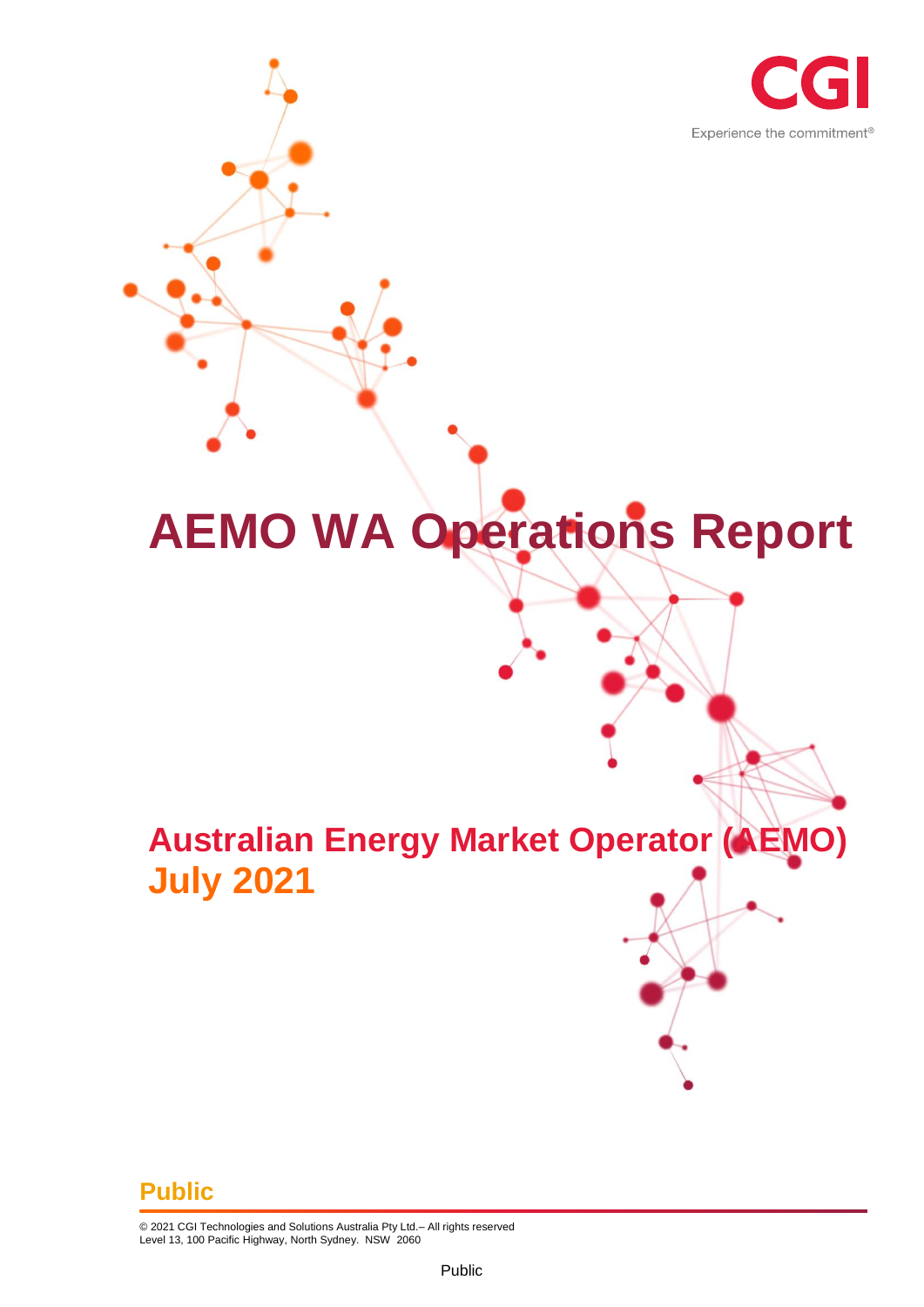



This report and its contents are the confidential property of CGI Technologies and Solutions Australia Pty Ltd.. This report is prepared for the sole and exclusive use of GRMS (WA) Operations and therefore, is considered to be proprietary by CGI Technologies and Solutions Australia Pty Ltd.. It may not be made available to anyone other than the addressee or persons within the addressee's organisation who are designated to read this report; nor may it be copied, reproduced, modified, altered, or circulated to any third party, in any form or media, without the prior written consent of CGI Technologies and Solutions Australia Pty Ltd.

All rights are reserved.

#### **Public**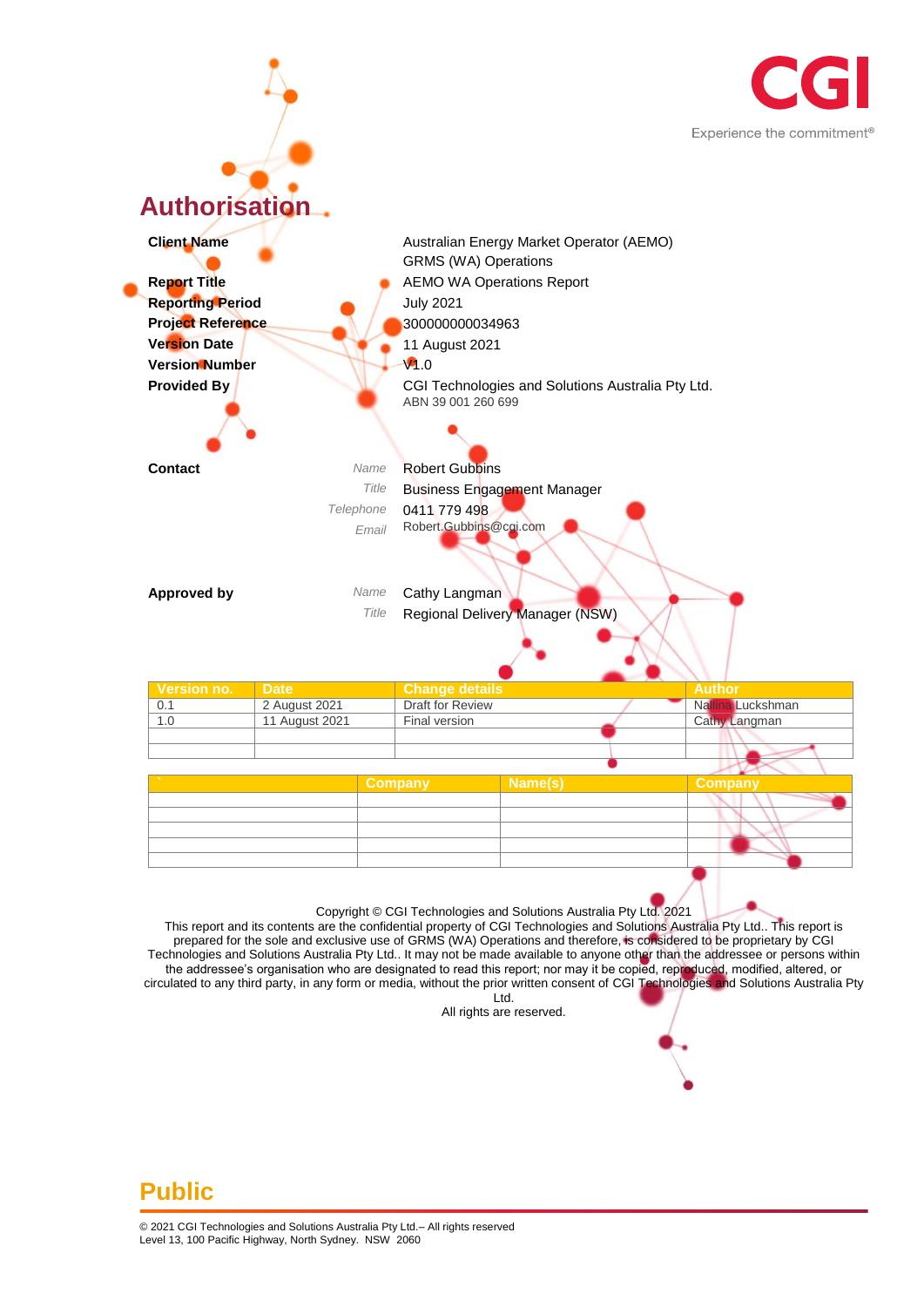$\mathbf{I}$ 



## **Table of Contents**

| $\mathbf{1}$   |  |
|----------------|--|
| 1.1            |  |
| 1.2            |  |
| 1.3            |  |
| 1.4            |  |
| $\overline{2}$ |  |
| 2.1            |  |
| 2.2            |  |
| 2.3            |  |
|                |  |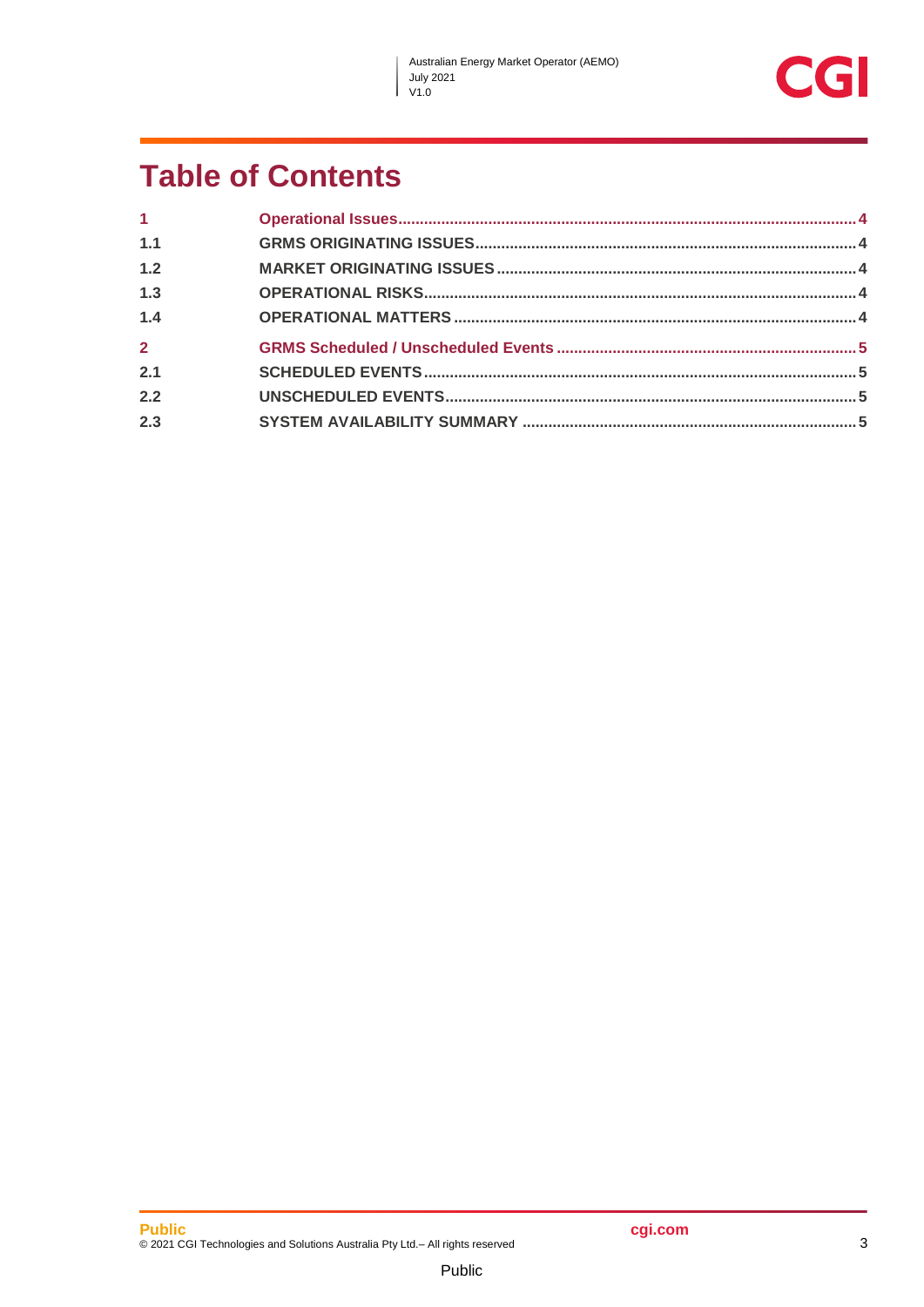

### <span id="page-3-0"></span>**1 Operational Issues**

This section of the report outlines any operational issues encountered by the GRMS or the operational team during the month which either impacted, or had the potential to impact the delivery of WA GRMS services.

#### <span id="page-3-1"></span>**1.1 GRMS Originating Issues**

This section describes operational issues which originated from the GRMS and had a direct impact either on the WA market, CGI's service levels or AEMO's adherence to the Retail Market Procedures (RMP).

There are no GRMS operational issues to report this month.

#### <span id="page-3-2"></span>**1.2 Market Originating Issues**

This section describes operational issues which originated from outside the bounds of the GRMS which caused subsequent market impact or required significant input from the CGI operational team to resolve. Market originating issues may also have had an impact on CGI's service levels and AEMO's adherence with the RMP although in most cases, CGI will claim concession from service failures resulting from issues described in this section.

There are no Market originating issues to report this month.

#### <span id="page-3-3"></span>**1.3 Operational Risks**

Operational risks are situations which, if not managed appropriately may become operational issues which have the potential to impact CGI, AEMO or the WA market. Current risks which CGI are managing and of which AEMO should be aware are described below.

No new operational risks have been identified.

#### <span id="page-3-4"></span>**1.4 Operational Matters**

There are no operational matters to report this month.

Public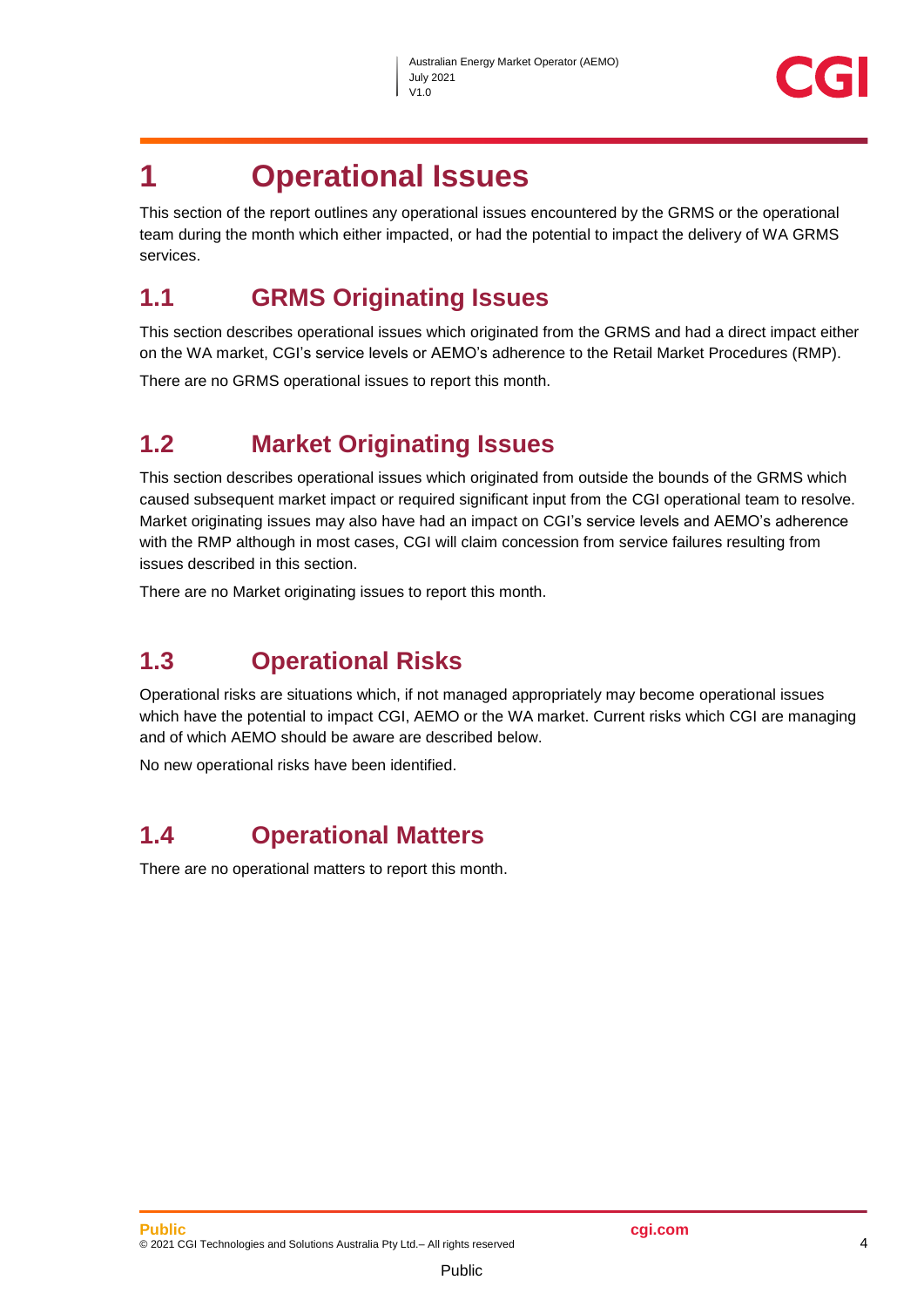## <span id="page-4-0"></span>**2 GRMS Scheduled / Unscheduled Events**

#### <span id="page-4-1"></span>**2.1 Scheduled Events**

The following table details all scheduled events that may have affected GRMS availability during the calendar month. Events were performed during agreed downtime periods and therefore were implemented with minimal impact to participants.

Scheduled events which have the potential to impact participants are planned to take place outside of WA business hours on a best endeavours basis or at a time agreed with participants. Times shown are EST. It should be noted that only those events which involve the EbXML or FTP gateways have an impact on the market from an availability perspective.

| <b>Name</b> | <b>Description</b>          | <b>Date</b> | <b>Time</b> | <b>Mins</b> | - Ref          |
|-------------|-----------------------------|-------------|-------------|-------------|----------------|
| WA GRMS     | Microsoft Security Patching | 5-Aug-2021  | 17:15       | 30          | CR/AEMO-W/0406 |

#### <span id="page-4-2"></span>**2.2 Unscheduled Events**

The following table details unscheduled events for the calendar month. Outage minutes exclude time during agreed maintenance periods. It should be noted that only those events which involve the EbXML or FTP gateways have an impact on the market from an availability perspective.

| <b>Name</b> | <b>Description</b> | <b>Date</b> | <b>Time</b> | <b>Mins</b> | Ref |
|-------------|--------------------|-------------|-------------|-------------|-----|
| -           |                    |             |             |             | -   |

#### <span id="page-4-3"></span>**2.3 System Availability Summary**

During the month, there were 31 days resulting in the following availability metrics as defined in the SOSA:

- $\triangleright$  TPA (Total Possible Availability) = 37,200 minutes
- (Based on 20hrs per day 03:00 until 23:00 each day)
- $\triangleright$  GAPS (Intervals of unscheduled downtime) = 0 minutes
- $\triangleright$  SAM (Scheduled & Agreed Maintenance) = 30 minutes

The SLA requires market system availability of 99.6%

The WA Market system was available for a total of **37,200** minutes once scheduled and agreed maintenance is excluded. This equates to an overall availability of 100.00%